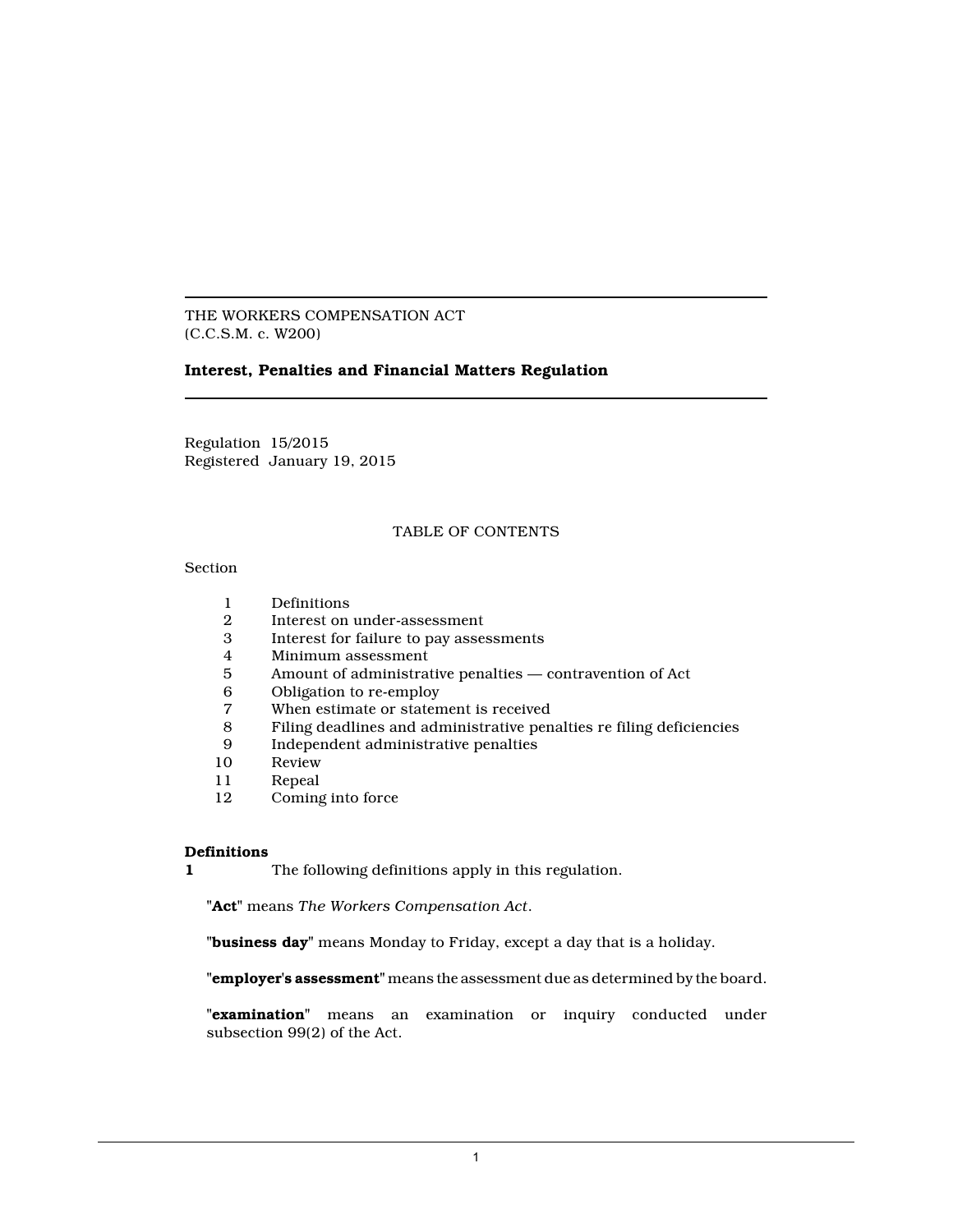# INTEREST

### **Interest on under-assessment**

**2** The rate of interest on an amount payable under subsection 80(6.1) of the Act is

(a) for the period January 1 to June 30, the sum of the prime lending rate of the Royal Bank of Canada on the first business day after December 15 of the previous year, plus 3%, compounded monthly; and

(b) for the period July 1 to December 31, the sum of the prime lending rate of the Royal Bank of Canada on the first business day after June 15 of that year, plus 3%, compounded monthly.

# **Interest for failure to pay assessments**

**3** The rate of interest on an amount payable under subsection 80.1(5) or 86(2) of the Act is

(a) for the period January 1 to June 30, the sum of the prime lending rate of the Royal Bank of Canada on the first business day after December 15 of the previous year, plus 5%, compounded monthly; and

(b) for the period July 1 to December 31, the sum of the prime lending rate of the Royal Bank of Canada on the first business day after June 15 of that year, plus 5%, compounded monthly.

# MINIMUM ASSESSMENT

### **Minimum assessment**

**4** For the purpose of subsection 81(9) of the Act, the minimum assessment is \$100.

# ADMINISTRATIVE PENALTIES

### **Amount of administrative penalties — contravention of Act**

**5(1)** The administrative penalty for failing to comply with the section or subsection of the Act listed in Column 1 of the following table is the amount listed opposite in Column 2:

|        | Column 1<br>Provision                            | Column 2<br><b>Penalty Amount</b> |
|--------|--------------------------------------------------|-----------------------------------|
| 4(1.1) | (payment on day of accident)                     | \$225                             |
| 4(1.2) | (no deduction for payment on<br>day of accident) | <b>S225</b>                       |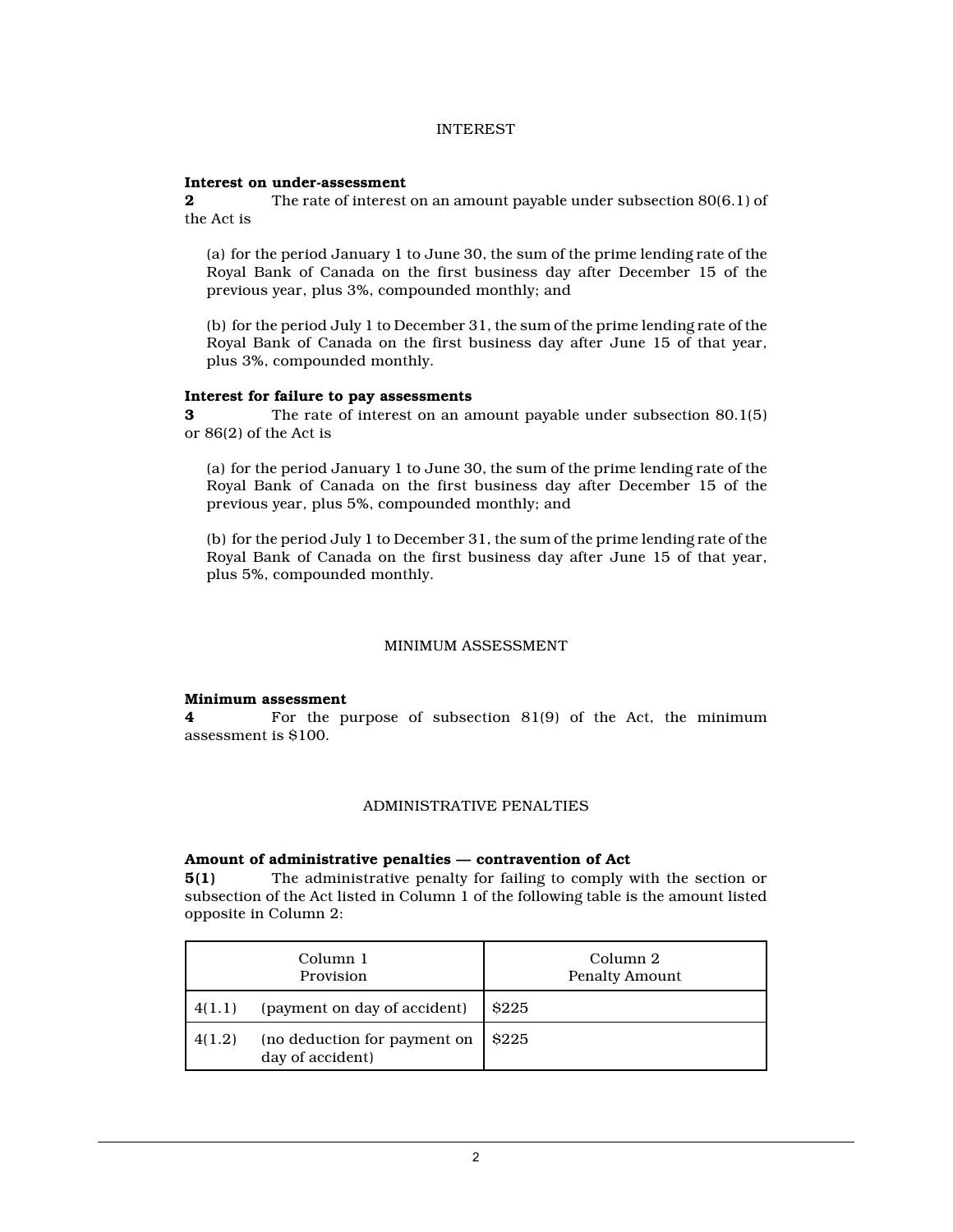| 11      | (principal's duty to see that<br>contractor files statements)            | \$225                                                                                                             |
|---------|--------------------------------------------------------------------------|-------------------------------------------------------------------------------------------------------------------|
| 15      | (no deduction from wages by<br>employer, no contribution<br>from worker) | \$225                                                                                                             |
| 18      | (employer to report accident)                                            | <b>S500</b>                                                                                                       |
| 18.1    | (employer to report worker's<br>return to work)                          | Greater of:<br>$$225$ , or<br>10% of the amount of the claim<br>overpayment                                       |
| 19(4)   | (worker's duty to report<br>return to work)                              | Greater of:<br>\$225, or<br>10% of the amount of the claim<br>overpayment                                         |
| 19.1(1) | (discouraging worker from<br>claiming)                                   | \$4,000 (first contravention)<br>\$5,000 (second contravention)<br>\$6,000 (third or subsequent<br>contravention) |
| 19.1(2) | (no discriminatory action)                                               | \$4,000 (first contravention)<br>\$5,000 (second contravention)<br>\$6,000 (third or subsequent<br>contravention) |
| 68(3)   | (contravenes a regulation)                                               | \$225, if no other amount is<br>prescribed for the contravention                                                  |
|         | 86(1)(c) (failure to produce<br>documents or books)                      | \$225                                                                                                             |
| 98(1)   | (return re new industry)                                                 | Lesser of:<br>\$5,000, or<br>10% of the employer's assessment<br>for the year in which the failure<br>occurs      |

# **Amount of claim overpayment**

**5(2)** For the purpose of the table in subsection (1), the amount of a claim overpayment is the amount determined by the board.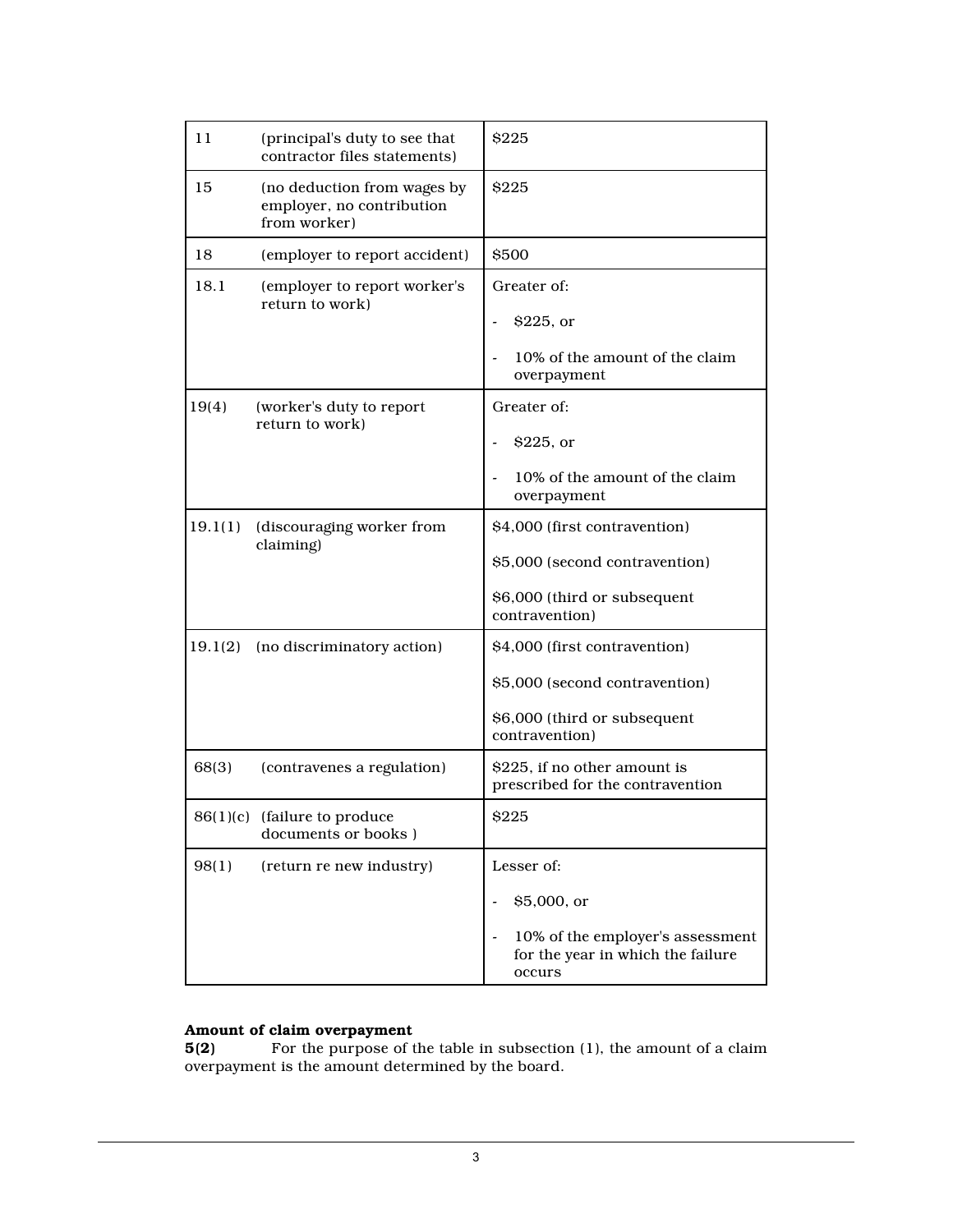# **Obligation to re-employ**

**6** The amount of the administrative penalty for failing to comply with section 49.3 of the Act (obligation to re-employ) is the lesser of

(a) the amount of the worker's net average earning with the employer for the year before the accident; or

(b) the following amount, if applicable,

(i) the greater of \$5,000 or the amount of the worker's net average earnings with that employer for the three months before the accident, if the board is satisfied that

(A) it is the employer's first failure to comply with section 49.3, or

(B) the employer has not been found to have failed to comply with section 49.3 in the preceding five years, or

(ii) the greater of \$10,000 or the amount of the worker's net average earnings with that employer for the six months before the accident, if the board is satisfied that the employer has been found to have failed to comply with section 49.3 no more than once in the preceding five years.

# FINANCIAL MATTERS AND ADMINISTRATIVE PENALTIES RESPECTING FINANCIAL MATTERS

### **When estimate or statement is received**

**7 A** payroll return or other statement required under subsections 80(1) or (3) of the Act is deemed to be furnished on the day it is received by the board.

### **Date for filing estimate of payroll**

**8(1)** An employer who is subject to subsection 80(1) of the Act must furnish to the board the information required under that provision on or before the last day of February in each year.

### **Date for filing statement re nature of work**

**8(2)** An employer who is subject to subsection 80(3) of the Act must furnish to the board the statement containing the information required under that provision not more than 10 days after the day on which the statement is requested by the board.

#### **Administrative penalties under clause 86(1)(a) of the Act**

**8(3)** The amount of the administrative penalty

(a) for failing to comply with subsection  $80(1)$  of the Act within the time prescribed in subsection (1) is the following:

(i) if the failure occurs and continues during the period March 1 to April 30, the amount equal to 5% of the employer's assessment,

(ii) if the failure continues after April 30, the amount equal to 10% of the employer's assessment,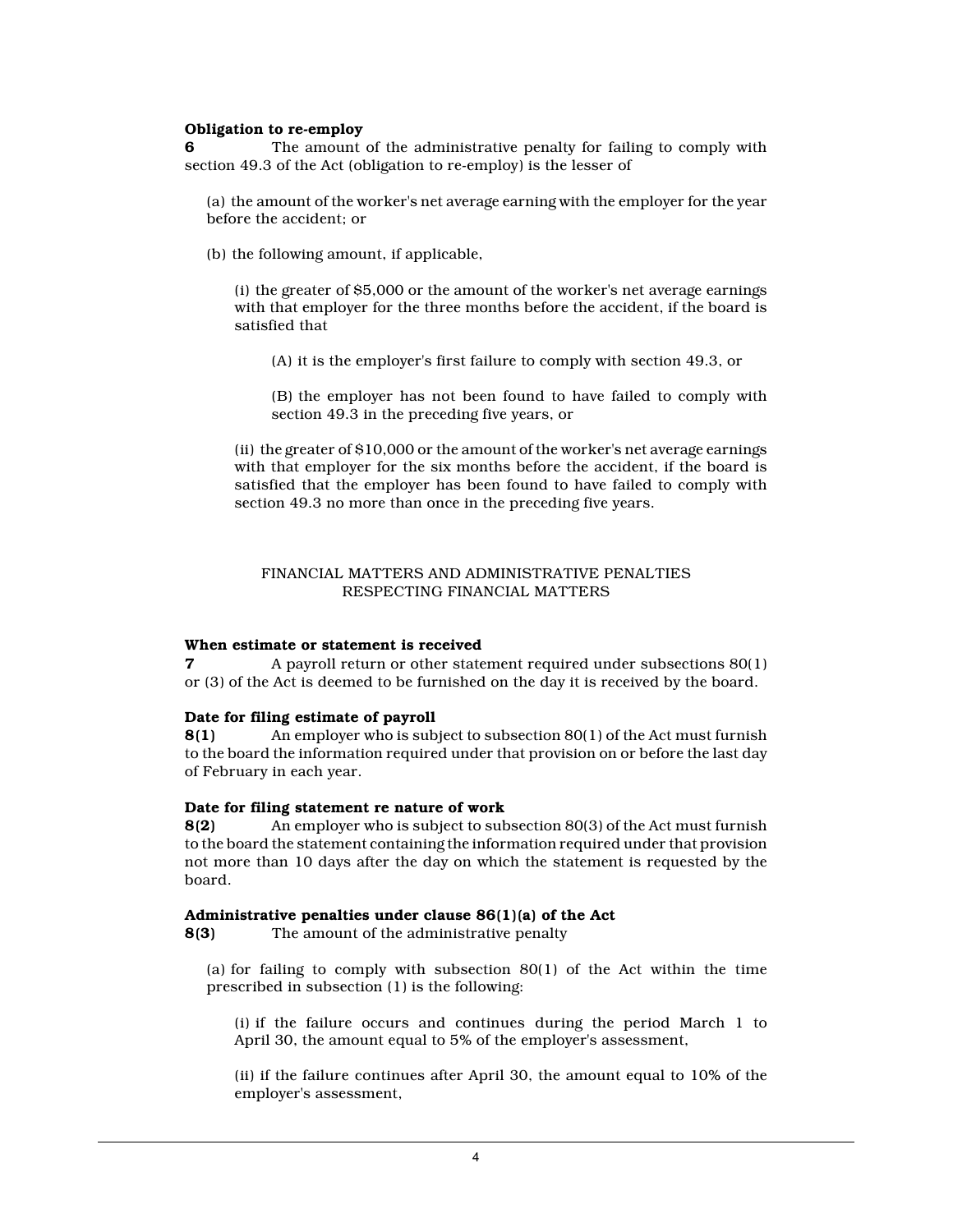for the year in which the estimate of the payroll is required or requested by the board, to a maximum of \$5,000; and

(b) for failing to comply with subsection 80(3) of the Act within the time prescribed in subsection (2) is the amount equal to 5% of the employer's assessment for the year in which the statement is requested by the board, to a maximum of \$5,000.

#### **Administrative penalty under clause 86(1)(b) of the Act**

**8(4)** The amount of the administrative penalty under clause 86(1)(b) of the Act (filing inaccurate information) is the amount equalling the lesser of

- (a) \$5,000 per year; or
- (b) 15% of the difference between

(i) the employer's assessment based on the employer's estimate of payroll and other information reported by the employer, and

(ii) the employer's assessment as determined by the board, based on the board's audit of the employer;

for the years in which the employer is audited by the board.

# GENERAL

#### **Independent administrative penalties**

**9** For certainty, a person is subject to more than one administrative penalty if the person's actions or inactions in respect of an accident or a requirement contravenes more than one provision of the Act or regulations for which an administrative penalty is provided.

## **Review**

**10** At least every three years, the Board of Directors must

(a) review the effectiveness of this regulation and, in the course of the review, consult with any persons affected by the regulation that the Board of Directors considers appropriate; and

(b) if the Board of Directors considers it advisable, amend or repeal the regulation.

# **Repeal**

**11** The *Interest, Penalties and Financial Matters Regulation*, Manitoba Regulation 65/2006, is repealed.